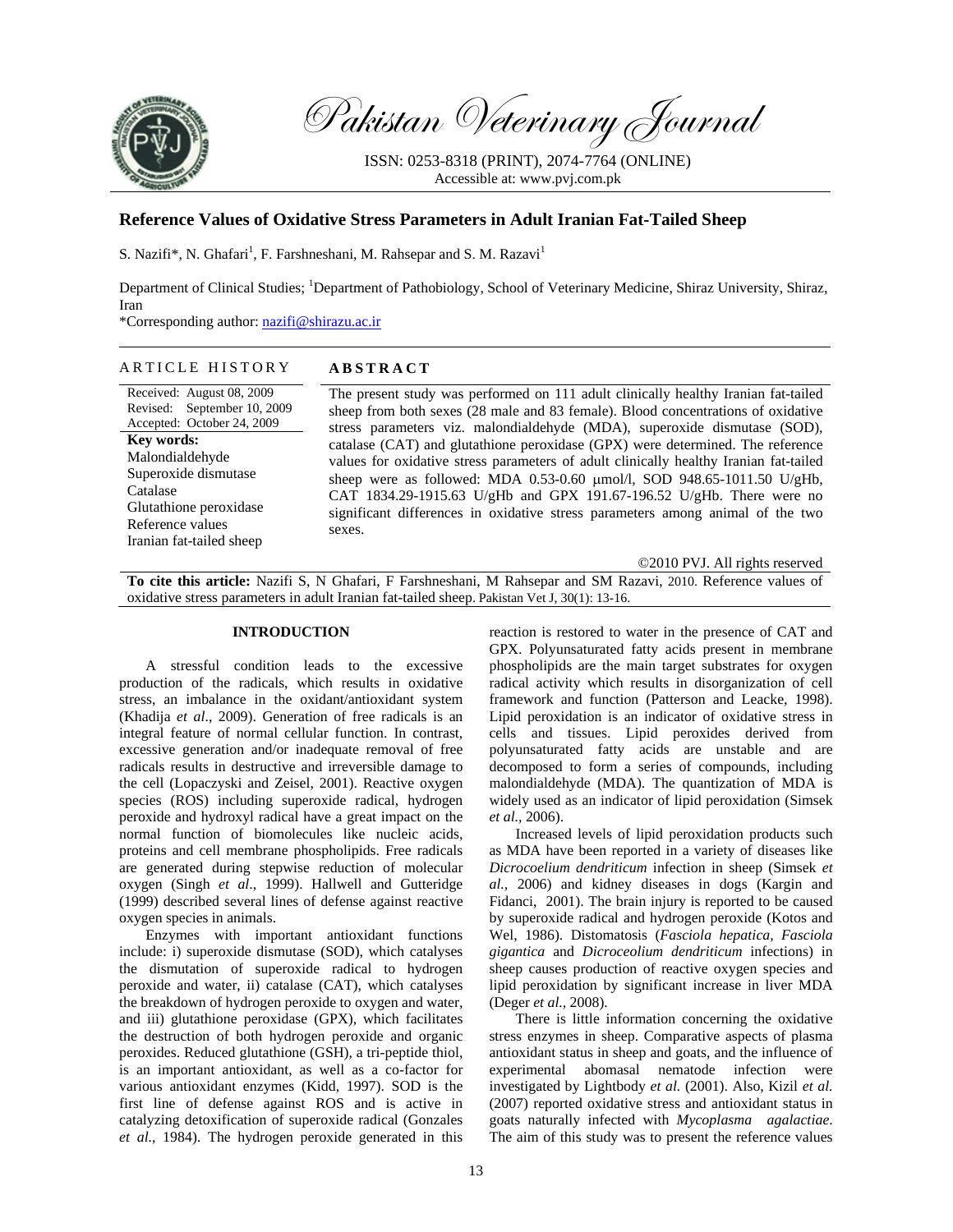of oxidative stress parameters in adult clinically healthy Iranian fat-tailed sheep. Such information would allow us to make comparisons between normal and abnormal states and provide a better understanding in diseases accompanied by oxidative stress.

#### **MATERIALS AND METHODS**

#### **Experimental animals**

The study was performed on 111 adult, clinically healthy Iranian fat-tailed sheep from both sexes (28 male and 83 female; 3-4 years old) reared mainly in South Iran (Fars province). Animals were fed with hay (mainly alfalfa and grass). All animals were treated against internal and external parasites. They were treated with Fenbendazole (Damloran Company, Borujerd, Iran) 10 mg/kg, 30 days prior to the study. A healthy condition was established by clinical and laboratory examination (haematology, clinical biochemistry and other relevant tests).

## **Sample analysis**

 Blood samples for determination of oxidative stress parameters were obtained between 8 and 9 am, to avoid diurnal influences, by jugular venepuncture into vacutainers containing EDTA (in a 10:1 ratio) as an anticoagulant. After centrifugation at 750 *g* for 15 min, plasma was separated and erythrocyte lysate was prepared (Ivanov, 1999). After triple washing of erythrocyte mass with physiological solution, 0.5 mL of cell suspension was dissolved in 2 mL cold water for lysis of erythrocytes. Haemoglobin was then precipitated by adding 1.8 mL water and 0.2 mL ethanol/chloroform (3:5/v:v) to 0.2 ml lysate. The tubes were shaken for 5 min and centrifuged at 750 *g* for 20 min. The supernatant was used for the determination of enzyme activities.

SOD activity was measured by a modified method of iodophenyl nitrophenol phenyltetrazolium chloride (RANSOD Kit, Randox, UK). This method employs xanthine and xanthine oxidase (XOD) to generate superoxide radicals which react with 2-(4-iodophenyl)-3- (4-nitrophenol)-5-phenyl-tetrazolium chloride (INT) to form a red formazan dye. SOD activity was then measured by the degree of inhibition of this reaction. One unit of SOD was that which caused a 50% inhibition of the reduction rate of INT under the assay condition.

GPX activity was measured by the method of Paglia and Valentine (1967), using RANSEL Kit, (Randox, UK). GPX catalyses the oxidation of glutathione (GSH) by cumene hydroperoxide. In the presence of GR and NADPH, the oxidized glutathione is immediately converted to the reduced form with a concomitant oxidation of NADPH to NADP<sup>+</sup>. The decrease in absorbance was measured at 340 nm. The thiobarbituric acid method was used to quantitate MDA-reactive products (Plaser and Cushman, 1966). Thiobarbituric acid (TBA) and MDA react to form a schiff base adduct under high temperature/acidic conditions to produce a chromogenic/fluorescent product that can be easily measured employing various analytical techniques such as spectrophotometric or fluorometric methods. CAT activity was estimated in erythrocyte lysate by the method of

Beers and Sizer (1952), using the ferrous oxidation in xylenol orange (FOX) assay. Samples containing CAT were incubated with  $H_2O_2$  for varying time intervals prior to rapid mixing of aliquots of the incubation mixtures with FOX reagent, which measures residual  $H_2O_2$ . Absorbance was then read at 560 nm after 30-min incubation at room temperature. Decay of  $H_2O_2$  is proportional to CAT activity in the original sample. The haemoglobin concentration of the lysate was determined by the cyanmethaemoglobin method (Mahoney *et al.,* 1993).

### **Data analysis**

Results are presented as mean, standard error of mean (SEM), median, mode, standard deviation (SD), range and minimal and maximal values. Raw data were tested for normal distribution using SPSS software and the Kolmogorov-Smirnov method. All reference ranges had a normal distribution by confidence interval 90%. The reference range was determined according to mean ±  $2.397 \times$  SD. Statistical analysis was performed using t-test for comparison of the differences between animals of two sexes.

## **RESULTS**

Reference values of superoxide dismutase (SOD), glutathione peroxidase (GPX), catalase (CAT) and malondialdehyde (MDA) in 111 adult male and female clinically healthy Iranian fat-tailed sheep are shown in Table 1. The values were as followed: SOD 948.65- 1011.50 U/gHb, GPX 191.67-196.52 U/gHb, CAT 1834.29-1915.63 U/gHb and MDA 0.53-0.60 µmol/l. There were no significant differences in oxidative stress parameters (SOD, GPX, CAT and MDA) between both sexes (P>0.05).

#### **DISCUSSION**

There is little information about the oxidative stress parameters (SOD, GPX, CAT and MDA) of sheep. The activity of antioxidant enzymes in adult clinically healthy Iranian fat-tailed sheep were comparable to the values reported by Lightbody *et al.* (2001) and Kizil *et al.* (2007). A comparison of our results to those reported by Todorova *et al.* (2005) showed that reference values of oxidative stress indices such as MDA, CAT and SOD in carnivores (dogs and cats) were higher than the values obtained in Iranian fat-tailed sheep. This outcome was consistent in both sexes. This status may be due to their different diets, in other word, generation of free radicals in carnivores is more than that in herbivores. The oxidative status is variable and can be changed by different factors. In the present study, all Iranian fat-tailed sheep were adult. In normal conditions, age influences greatly free radical generation and consequently, the level of antioxidant defense enzymes. In similar investigations on rats at different ages, decreased plasma levels of antioxidant vitamins C and E, decreased SOD activity, and increased CAT activity was observed (De and Durad, 1991).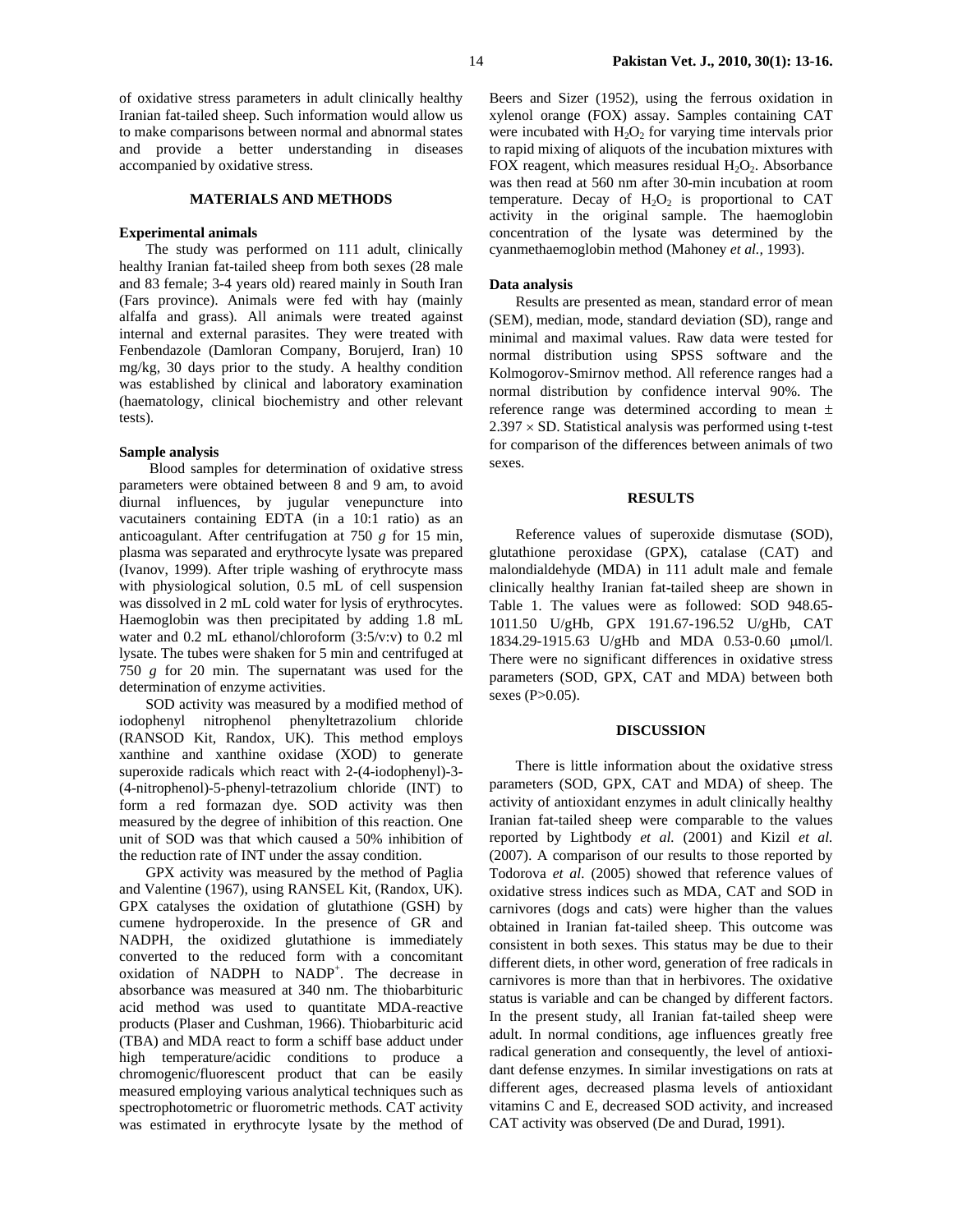**Table 1: Reference values of superoxide dismutase (SOD), glutathione peroxidase (GPX), catalase (CAT) and malondialdehyde (MDA) in adult male and female clinically healthy Iranian fat-tailed sheep** 

| <b>Sex</b> | Parameter    | N <sub>0</sub> | <b>Mean</b> | <b>SEM</b> | <b>SD</b> | Reference range | <b>Median</b> | Mode   | Mini- | Maxi- |
|------------|--------------|----------------|-------------|------------|-----------|-----------------|---------------|--------|-------|-------|
|            |              |                |             |            |           |                 |               |        | mum   | mum   |
| Male       | SOD(U/gHb)   | 28             | 987.3       | 15.9       | 84.26     | 954.68-1020.03  | 968           | 920.00 | 860   | 1160  |
|            | GPX(U/gHb)   | 28             | 193.5       | 1.34       | 7.13      | 190.77-196.30   | 194.00        | 186.00 | 180   | 205   |
|            | CAT(U/gHb)   | 28             | 1880.0      | 24.5       | 129.8     | 1829.68-1930.38 | 1910.50       | 1826.0 | 1587  | 2067  |
|            | MDA(numol/l) | 28             | 0.56        | 0.01       | 0.08      | $0.53 - 0.60$   | 0.54          | 0.53   | 0.46  | 0.77  |
| Female     | SOD(U/gHb)   | 83             | 973.24      | 8.33       | 75.95     | 956.65-989.82   | 961.00        | 954.00 | 861   | 1136  |
|            | GPX(U/gHb)   | 83             | 193.68      | 0.81       | 7.41      | 192.06-195.30   | 194.00        | 198.00 | 180   | 205   |
|            | CAT(U/gHb)   | 83             | 1867.5      | 16.33      | 148.8     | 1835.05-1900.05 | 1913.00       | 1836.0 | 1518  | 2062  |
|            | MDA(umol/l)  | 83             | 0.57        | 0.01       | 0.09      | $0.55 - 0.59$   | 0.57          | 0.48   | 0.41  | 0.76  |
| Total      | SOD(U/gHb)   | 111            | 984.58      | 7.48       | 80.91     | 948.65-1011.50  | 964.50        | 947.00 | 861   | 1145  |
|            | GPX(U/gHb)   | 111            | 193.54      | 1.00       | 7.54      | 191.67-196.52   | 194.00        | 194.00 | 180   | 205   |
|            | CAT(U/gHb)   | 111            | 1874.9      | 12.33      | 141.7     | 1834.29-1915.63 | 1912.00       | 1833.0 | 1561  | 2064  |
|            | MDA(numol/l) | 111            | 0.57        | 0.008      | 0.009     | $0.53 - 0.60$   | 0.5600        | 0.4900 | 0.44  | 0.76  |

In the present study, there were no significant differences in oxidative stress parameters between both sexes (P>0.05). There is a good evidence to show that sex differences in oxidative status exist in different species. In many species, females live longer than males and it is probably associated with free radicals which are in lower amount in the mitochondria of females than males (Sastre *et al.,* 2002). The longer lifespan in females may be due to the higher gene expression of antioxidants and the lower oxidative damage of mitochondria (Borras *et al.,* 2003). Moreover, there is evidence for the strong antioxidant properties of estrogen (Tudus, 2000) but not for progesterone and testosterone (Barp *et al.,* 2002). In animal species, further investigations are needed to interpret these changes.

In conclusion, the results of the present investigation provide a baseline data for comparisons between normal and abnormal states; therefore, can provide a better understanding in diseases accompanied by oxidative stress.

### **REFERENCES**

- Barp J, AS Araujo, TR Fernands, KV Rigatto, S Llesuy, A Belloklein and P Singal, 2002. Myocardial antioxidant and oxidative stress changes due to sex hormones. Brazilian J Med Biol Res*,* 35: 1075-1081.
- Beers R and T Sizer, 1952. Spectrophotometric method for measuring the breakdown of hydrogen peroxide by catalase. J Biol Chem, 195: 133-138.
- Borras C, J Sastre, D Garcia-Sala, A Lloret, FV Pallardo and J Vina, 2003. Mitochondria from females exhibit higher antioxidant gene expression and lower oxidative damage than males. Free Radical Biol Med, 34: 546-552.
- De AK and R Durad, 1991. Age-associated changes in antioxidants and antioxidative enzymes in rat. Mech Ageing Dev, 59: 123-128.
- Deger Y, A Ertekin, S Deger and H Mert, 2008. Lipid peroxidation and antioxidant potential of sheep liver infected naturally with distomatosis. Turkiye, Parazitoloji Dergisi*,* 32: 23-26.
- Gonzales R, C Auclair, E Voisin, H Gautero, D Dhermy and P Boivin*,* 1984. Superoxide dismutase, catalase and glutathione peroxydase in red blood cells from

patients with malignant diseases. Cancer Res, 44**:** 4137-4139.

- Hallwell B and JMC Gutteridge, 1999. Free radicals in Biology and Medicine. 3<sup>rd</sup> Ed, Oxford University Press, Oxford, UK.
- Ivanov IT, 1999. Low pH-induced hemolysis of erythrocytes is related to the entry of the acid into cytosole and oxidative stress on cellular membranes. Biochem. Biophy Acta, 1415: 349-360.
- Kargin F and UR Fidanci, 2001. Kidney diseases and antioxidative metabolism in dogs. Turkish J Vet Anim Sci, 25: 607-613.
- Khadija, AA Ati, S Mohammed, AM Saad and HE Mohamed, 2009. Response of broiler chicks to dietary monosodium glutamate. Pakistan Vet J, 29(4): 165-168.
- Kidd PM, 1997. Glutathione: Systemic protectant against oxidative and free radical damage. Alter Med Rev*,* 2: 155-176.
- Kizil O, H Ozdemir, M Karahan and M Kizil, 2007. Oxidative stress and antioxidant status in goats naturally infected with *Mycoplasma agalactiae*. Rev Med Vet*,* 158**:** 326-330.
- Kotos HA and EP Wel, 1986. Superoxide production in experimental brain injury*.* J Neurosurgery, 64: 803- 807.
- Lightbody JH, LM Stevenson, F Jackson, K Donaldson and DG Jones, 2001. Comparative aspects of plasma antioxidant status in sheep and goats, and the influence of experimental abomasal nematode infection. J Comp Pathol*,* 124:192-199.
- Lopaczyski W and SH Zeisel, 2001. Antioxidants, programmed cell death and cancer. Nutr Res, 21: 295-307.
- Mahoney JJ, HJ Vreman, DK Stevenson and AL Van Kessel, 1993. Measurement of carboxyhemoglobin and total hemoglobin by five specialized spectrophotometers (Co-oximeters) in comparison with reference methods. Clin Chem*,* 39: 1693-1700.
- Paglia DE and WN Valentine, 1967. Studies on the quantitative and qualitative characterization of erythrocyte glutathione peroxidase. J Lab Clin Med, 70**:** 158-169.
- Patterson RA and DS Leacke, 1998. Human serum, cysteine and histidine inhibit the oxidation of low